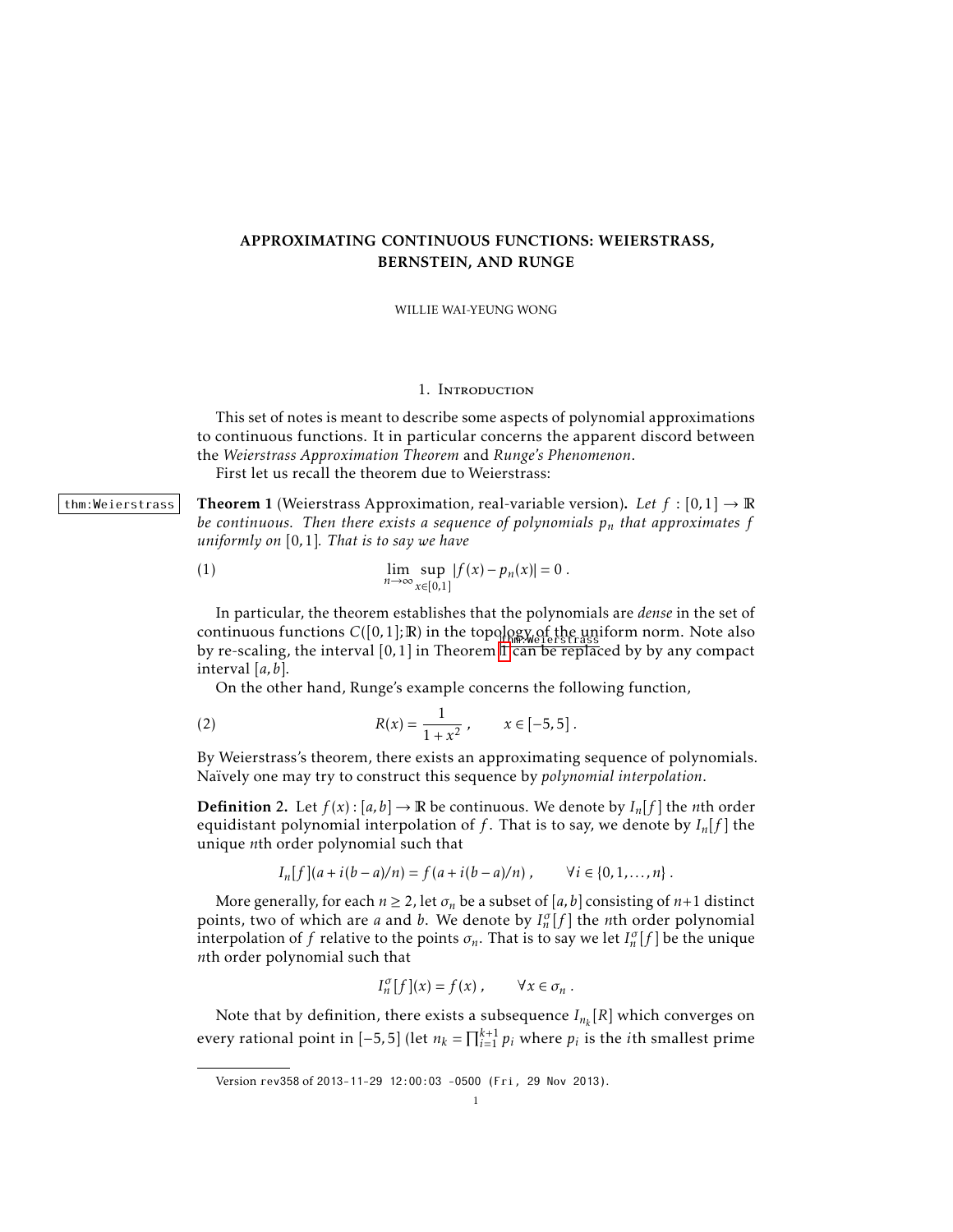number). But as it turns out, for the function  $R(x)$ , we not only have a lack of uniformity in the "convergence" of  $I_n[R]$  to  $R$ , we have in fact that

$$
\limsup_{n\to\infty}\sup_{x\in[-5,5]}|I_n[R](x)-R(x)|=+\infty.
$$

As we shall see below, the method of polynomial interpolation is not particularly good for constructing the approximation sequence. In turns out that a better approximation can be obtained explicitly using *Bernstein polynomials* (incidentally we can directly prove Theorem [1](#page-0-0) using these polynomials).

## 2. Weierstrass approximation through Bernstein polynomials

We first recall the Bernstein polynomials.

**Definition 3.** By  $\mathcal{B}_{k,n}(t)$  we denote the *k*th Bernstein polynomial of order *n*. They can be explicitly given by

(3) 
$$
\mathfrak{B}_{k,n}(t) = \binom{n}{k} t^k (1-t)^{n-k}.
$$

We note that they form a partition of unity:  $\sum_{k=0}^{n} \mathfrak{B}_{k,n}(t) = [t + (1-t)]^n = 1$ .

**Definition 4.** Let  $f : [0,1] \to \mathbb{R}$  be continuous. Denote by  $B_n[f]$  the Bernsteinpolynomial approximation of *f* , which we define as

$$
B_n[f](x) = \sum_{k=0}^n f(k/n) \mathfrak{B}_{k,n}(x) .
$$

By construction  $B_n[f]$  is a polynomial of degree at most *n*. It is easily checked that since  $\mathfrak{B}_{k,n}(0) = \delta_{k,0} = \mathfrak{B}_{n-k,n}(1)$ , that  $B_n[f](0) = f(0)$  and  $B_n[f](1) = f(1)$ . We claim that

### eq:bernsteinconv | (4)

<span id="page-1-0"></span>
$$
\lim_{n \to \infty} \sup_{x \in [0,1]} |B_n[f](x) - f(x)| = 0
$$

which would imply Theorem II.

*Proof of*  $\left(\frac{\log\left(\frac{1}{2}\right)}{H}\right)$ . Since  $\sum_k \mathcal{B}_{k,n} = 1$ , we have that  $B_n[f]$  is a *weighted average*. We will show that as *n* grows, the weight heavily favours the points where  $k/n \approx x$ .

First we compute a few things about  $\mathcal{B}_{k,n}(x)$ . Observe that

(5)  
\n
$$
\sum_{k=0}^{n} \frac{k}{n} B_{k,n}(x) = \sum_{k=0}^{n} \frac{k}{n} {n \choose k} x^{k} (1-x)^{n-k}
$$
\n
$$
= \sum_{k=1}^{n} \frac{k}{n} \frac{n}{k} {n-1 \choose k-1} x \cdot x^{k-1} (1-x)^{(n-1)-(k-1)}
$$
\n
$$
= x \cdot \sum_{j=0}^{n-1} {n-1 \choose j} x^{j} (1-x)^{n-1-j}
$$
\n
$$
= x \cdot \sum_{j=0}^{n-1} B_{j,n-1}(x) = x
$$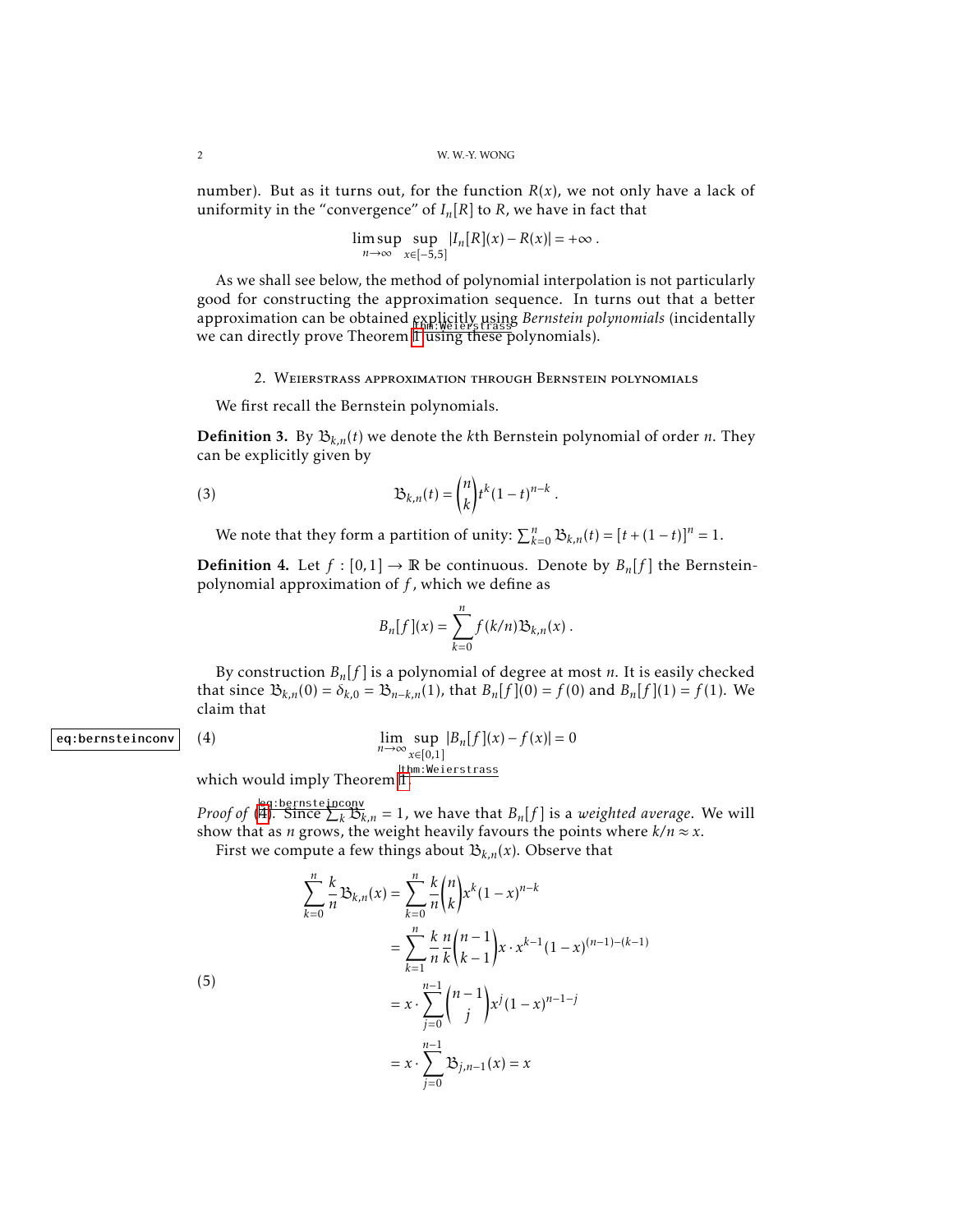So in particular  $\sum_{k} (k/n - x) \mathfrak{B}_{k,n}(x) = 0$ . Next we see that

<span id="page-2-0"></span>
$$
\sum_{k=0}^{n} \left(\frac{k}{n} - x\right)^{2} \mathfrak{B}_{k,n}(x) = -x^{2} + \sum_{k=1}^{n} \frac{k}{n} {n-1 \choose k-1} x^{k} (1-x)^{n-k}
$$
  

$$
= -x^{2} + x \cdot \frac{n-1}{n} \sum_{j=0}^{n-1} \left(\frac{j}{n-1} + \frac{1}{n-1}\right) {n-1 \choose j} x^{j} (1-x)^{(n-1)-j}
$$
  

$$
= -x^{2} + \frac{n-1}{n} x \cdot \left(\sum_{\ell=0}^{n-2} x \mathfrak{B}_{\ell,n-2}(x) + \frac{1}{n-1} \sum_{j=0}^{n-1} \mathfrak{B}_{j,n-1}(x)\right)
$$
  

$$
= -x^{2} + \frac{n-1}{n} x (x + 1/(n-1)) = \frac{1}{n} x (1-x)
$$

Now we are in a position to conclude the proof. Fix an  $\epsilon > 0$ . Using that  $f(x)$  is continuous on a compact interval  $[0,1]$ , we have that  $f(x)$  is uniformly continuous, and hence there exists a  $\delta$  such that  $|f(x) - f(y)| < \epsilon$  whenever  $|x - y| < \delta$ . Uniform continuity also implies that  $f(x)$  is bounded:  $|f(x)| < M$ . We consider

(7) 
$$
|B_n[f](x) - f(x)| \le \sum_{k=0}^n |f(k/n) - f(x)| \mathfrak{B}_{n,k}(x)
$$
  

$$
= \left( \sum_{|k/n - x| < \delta} + \sum_{|k/n - x| \ge \delta} \right) |f(k/n) - f(x)| \mathfrak{B}_{n,k}(x).
$$

For the first sum, by uniform continuity we have that  $|f(k/n) - f(x)| < \epsilon$ , and since  $\sum B_{k,n} = 1$  we have that

(8) 
$$
\sum_{|k/n-x|<\delta} |f(k/n)-f(x)| \mathfrak{B}_{n,k}(x) < \epsilon.
$$

For the second sum, we estimate

$$
\fbox{eq:secondsum} \quad (9) \qquad \qquad \sum
$$

<span id="page-2-1"></span>
$$
\sum_{|k/n-x|\geq \delta} |f(k/n)-f(x)| \mathfrak{B}_{n,k}(x) \leq \sum_{|k/n-x|\geq \delta} \frac{2M}{\delta^2} |k/n-x|^2 \mathfrak{B}_{n,k}(x) \leq \frac{2M}{\delta^2 n}
$$

by ([6\)](#page-2-0). So by choosing  $n > \frac{2M}{\delta^2 \epsilon}$ , we have that

$$
|B_n[f](x) - f(x)| \le 2\epsilon
$$

independent of  $x$ , and so we obtained the uniform convergence.  $\Box$ 

An after-note: the above proof can be interpreted using the probabilistic point of view as saying something about the binomial distribution. Observe that if we have a biased coin that lands with probability *p* heads and probability  $(1 - p)$  tails, the probability of receiving *k* heads after *n* tosses is exactly  $B_{k,n}(p)$ . So by the *Law of Large Numbers,* we expect that as  $n \nearrow \infty$ , for a fixed *x*, the functions  $B_{k,n}(x)$ will be all mostly close to zero except for the few points where  $k/n \approx x$ . Hence in the summation  $B_n[f](x)$  we expect mostly only contributions from  $f(k/n)$  where *k*/*n* ≈ *x*. By continuity this means that  $B_n[f](x) \approx x$ . The argument given above makes this intuition rigorous.

Notice that also that in the construction of  $B_n[f]$ , the only points at which  $B_n[f]$ is guaranteed to be equal to *f* are the two endpoints 0 and 1.

eq:variance  $(6)$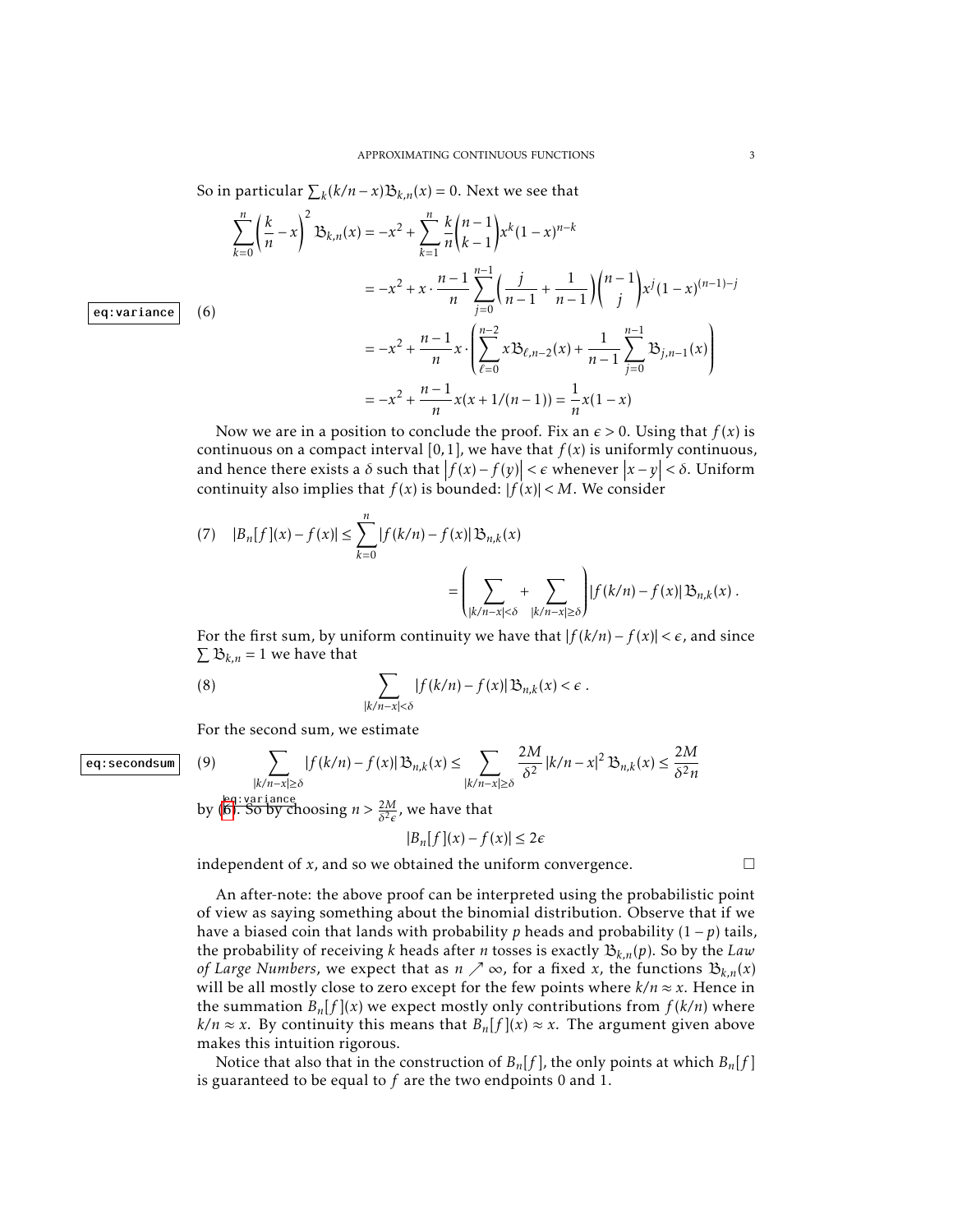Notice also that in the proof above, the rate of convergence can be quantitatively estimated if we have Lipschitz control on *f* . That is, suppose we know that  $|f(x) - f(y)| \le N |x - y|$  for all  $\overline{x}, \overline{y} \in [0, 1]$ , then we have that  $\delta \ge \epsilon/N$ , and also that  $(9)$  $(9)$  can be replaced by

eq:secondsumprime  $(9')$ 

$$
\sum_{|k/n-x|\geq \delta} |f(k/n)-f(x)| \mathfrak{B}_{n,k}(x) \leq \sum \frac{N^3}{\epsilon^2} |k/n-x|^2 \mathfrak{B}_{n,k}(x) \leq \frac{N^3}{\epsilon^2 n}.
$$

So we have a rate of convergence of at least  $\epsilon \approx n^{-1/3}$ .

### 3. Divergence of interpolation polynomials

In this section we will discuss a bit the case of divergence, namely that of the Runge example. A good part of the material is taken from Epperson $^1.$  $^1.$  $^1.$  The exact behaviour of the Runge example requires a dose of complex analysis.

Suppose now that  $f(x)$  extends to  $f(z)$ , a function that is complex analytic in a neighborhood of the subset  $[a,b] \times \{0\}$  of the complex plane. For the explicit function *R*(*x*) we take *R*(*z*) =  $(1 + z^2)^{-1}$  which is holomorphic away from  $\pm i$ .

Let  $\sigma_n = \{z_0, \ldots, z_n\}$  be a collection of distinct points in the region where  $f(z)$ is holomorphic. We let  $I_n^{\sigma}[f]$  be the polynomial interpolation of  $f$  based on the control points *z<sub>j</sub>*. Then we have that  $\hat{f}(z) - I_n^{\sigma}[f](z)$  is holomorphic whenever *f* is, and vanishes at  $z_0$ , ...,  $z_n$ . This means that we can write

$$
g_n^{\sigma}(z) \stackrel{\text{def}}{=} \frac{f(z) - I_n^{\sigma}[f](z)}{w_n^{\sigma}(z)}
$$

where

(10) 
$$
w_n^{\sigma}(z) = \prod_{i=0}^n (z - z_i)
$$

such that  $g_n^{\sigma}(z)$  is holomorphic in the domain of holomorphicity of  $f(z)$ . Now, let  $\gamma$ be a closed contour, and let *z* be a point belonging to the domain bounded by *γ*. Writing  $G_n^{\sigma}(\zeta) = g_n^{\sigma}(\zeta) / (\zeta - z)$  and applying to it the residue theorem, we have that

$$
\frac{1}{2\pi i} \oint\limits_{\gamma} G_n^{\sigma}(\zeta) dz = g_n^{\sigma}(z) + \sum_k \text{Res}(G_n^{\sigma}, a_k)
$$

where  $\{a_k\}$  enumerates the poles of  $f(z)$  contained inside the domain bounded by  $\gamma$ . We can rewrite as

$$
\frac{1}{2\pi i} \oint\limits_{\gamma} G_n^{\sigma}(\zeta) dz = g_n^{\sigma}(z) + \sum_k \frac{1}{w_n^{\sigma}(a_k) \cdot (a_k - z)} \operatorname{Res}(f, a_k) .
$$

So finally, after rearranging the terms we get

<span id="page-3-1"></span>
$$
f(z) - I_n^{\sigma}[f](z) = \frac{1}{2\pi i} \oint_{\gamma} \frac{w_n^{\sigma}(z)}{w_n^{\sigma}(\zeta)} \frac{f(\zeta)}{\zeta - z} dz - \sum_{k} \frac{w_n^{\sigma}(z)}{w_n^{\sigma}(a_k)} \frac{\text{Res}(f, a_k)}{a_k - z}.
$$

So we see that the key to understanding the error behaviour as  $n \rightarrow \infty$  is through understanding the function  $w_n^{\sigma}(z)$ . Obviously, the limiting behaviour of  $w_n^{\sigma}(z)$  as  $n \rightarrow \infty$  would depend on the sequence of sets  $\sigma_n$ .

eqn:errorestimate (11) *f* (*z*) − *I*

<span id="page-3-0"></span><sup>1</sup> James Epperson, "On the Runge example", *Amer. Math. Monthly* 94 (1987), 329–341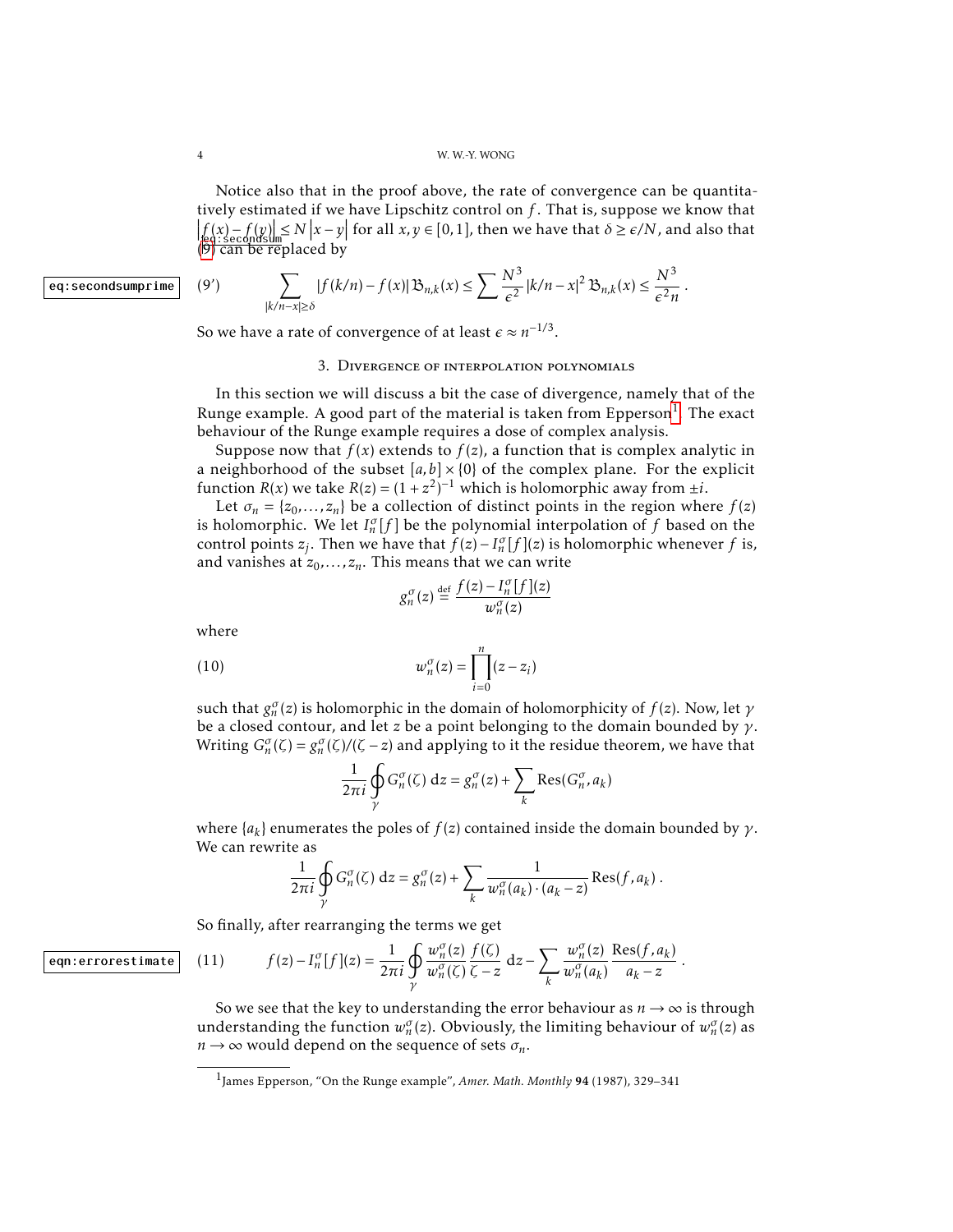Denote by  $\delta_{\sigma_n}$  the counting measure attached to  $\sigma_n$ . Let us assume that  $\frac{1}{n+1} \delta_{\sigma_n} \to$ *ρ* in measure. Then

$$
\frac{1}{n+1}\log|w_n^{\sigma}(z)| = \frac{1}{n+1}\int \log|z-\zeta| \, \mathrm{d}\delta_{\sigma_n}(\zeta)
$$

and hence for each fixed point *z* outside the support of *ρ* we have that

$$
\lim_{n\to\infty}\frac{1}{n+1}\log|w_n^{\sigma}(z)|=\int\log|z-\zeta| \ d\rho(\zeta).
$$

Hence we can interpret the function

## eqn:winfty  $(12)$

<span id="page-4-0"></span>
$$
\bar{w}^{\sigma}_{\infty}(z) \stackrel{\text{def}}{=} \lim_{n \to \infty} |w^{\sigma}_n(z)|^{\frac{1}{n+1}} = \exp\left(\int \log|z-\zeta| \, d\rho(\zeta)\right).
$$

By differentiating under the integral sign, which we can do as long as we stay away from the support of the measure  $\rho$ , we have that  $\bar{w}^{\sigma}_{\infty}(z)$  is real-valued and smooth.

Now, assume that  $\rho$  has empty interior: that is to say that for every point  $y \in \text{supp}(\rho)$  and every open set  $V \ni y$ ,  $V \supp(\rho) \neq \emptyset$ . Furthermore assume that the function  $\bar{w}_{\infty}^{\sigma}$  defined by ( $\frac{[501..711119]}{2}$  extends continuously to the support of *ρ*. Then since  $|w_n^{\sigma}(z)|^{\frac{1}{n+1}}$  are continuous functions, we conclude that the point-wise convergence established in  $(\overline{12})$  implies the convergence also on the support of  $\rho$ .

Now we can discuss the convergence and divergence of the polynomial interpolation. Henceforth *z* is a fixed point and  $\gamma$  is a closed curve not intersecting the support of  $\rho$  (which guarantees that  $\bar{w}^{\sigma}_{\infty}|_{\gamma} > 0$ ), with the property that

- (1) *z* is in the domain bounded by  $\gamma$ ;
- $(\overline{2}) \ \ \overline{w}_{\infty}^{\sigma}(z) < \inf_{\zeta \in \gamma} \overline{w}_{\infty}^{\sigma}(\zeta).$

Then passing to the limit we have that

$$
\lim_{n\to\infty}\left|\frac{w_n^{\sigma}(z)}{w_n^{\sigma}(\zeta)}\right|\leq \lim_{n\to\infty}\left(\frac{\bar{w}_\infty^{\sigma}(z)}{\inf_{\zeta\in\gamma}\bar{w}_\infty^{\sigma}(\zeta)}\right)^{n+1}=0.
$$

*.*

Hence ( eqn:errorestimate [11\)](#page-3-1) implies that

$$
\lim_{n \to \infty} f(z) - I_n^{\sigma}[f](z) = -\lim_{n \to \infty} \sum_{k} \frac{w_n^{\sigma}(z)}{w_n^{\sigma}(a_k)} \frac{\text{Res}(f, a_k)}{a_k - z}
$$

Now, if *z* is a value such that we can choose  $\gamma$  to satisfy the above properties, and such that for every pole  $a_k$  enclosed by  $\gamma$  the value  $\bar{w}^{\sigma}_{\infty}(z) < \bar{w}^{\sigma}_{\infty}(a_k)$ , then using the exact same argument as above, we can conclude that  $I_n^{\sigma}[f](z) \to f(z)$ . On the other hand, if for every  $\gamma$  admissible we must include  $a_k$  such that  $\bar{w}^{\sigma}_{\infty}(z) > \bar{w}^{\sigma}_{\infty}(a_k)$ , then generically the right hand side must blow-up.

For the Runge example, the measure *ρ* coming from the limit of the equidistant interpolation is the Lebesgue measure on the interval [−5*,*5]. Evaluating the integral explicitly we have that at the two end-points  $\bar{w}^{\sigma}_{\infty}(\pm 5) = \exp(10 \ln 10 - 10)$ , while at the midpoint  $\bar{w}^{\sigma}_{\infty}(0) = \exp(10\ln 5 - 10)$ . For the singularities of *R*(*z*) at  $\pm i$ , we compute

$$
2\int_{0}^{5} \ln \sqrt{1+x^2} \, dx = 5\ln 26 - 10 + 2\arctan 5 \approx 9.03728...
$$

#### eqn:simplifiederror (13)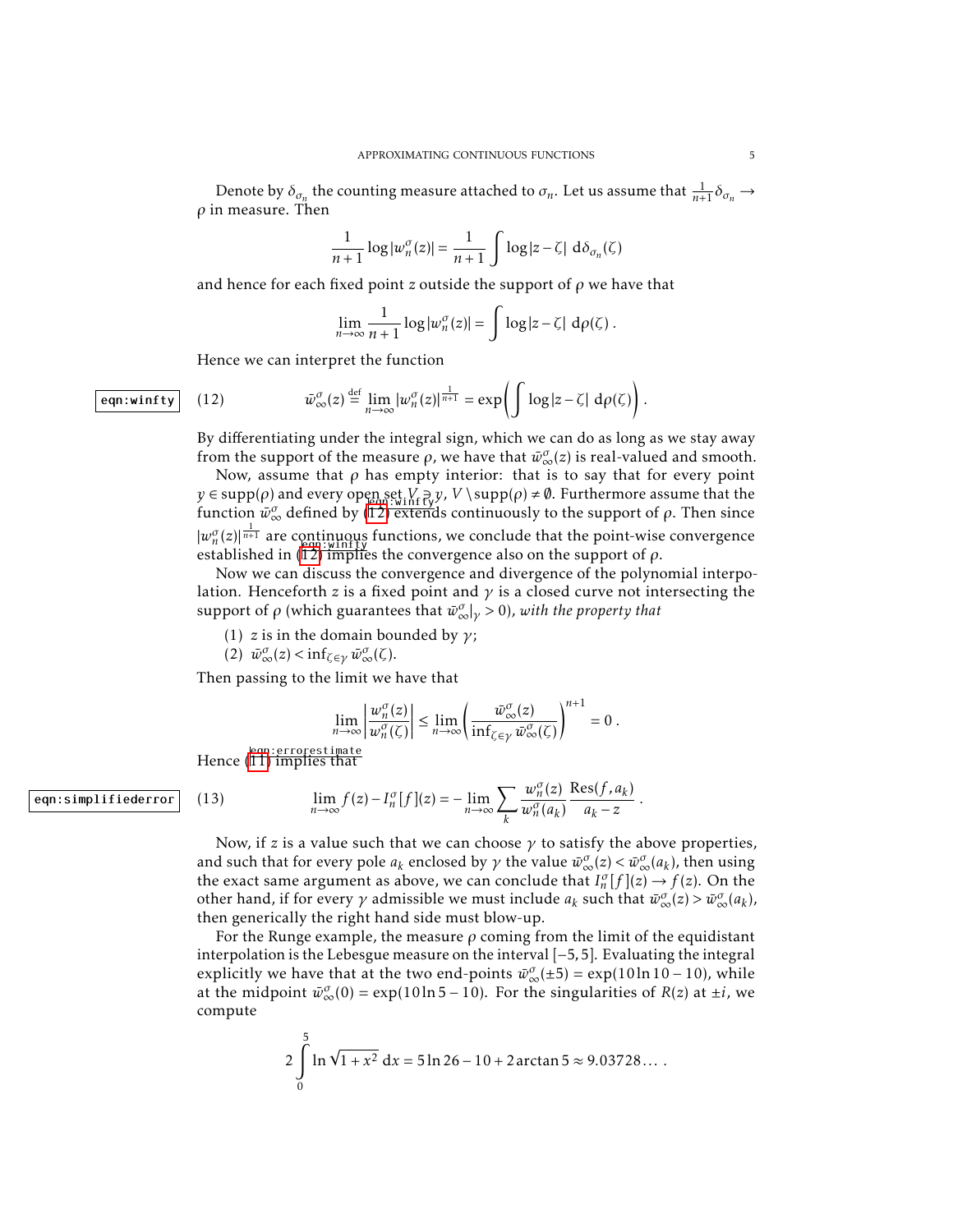Observing that

#### 23 ≈ 10 ln 10 *>* 5 ln 26 + 2arctan 5 ≈ 19 *>* 10 ln 5 ≈ 16

we see that in the segment  $x \in [-5, 5]$  we have both convergent and divergent points.

In fact, we see from the above analysis the following stronger form of Runge's phenomenon:

**Theorem 5.** Let  $I = [a, b]$  be an interval. Let  $\sigma_n$  a sequence of finite subsets of  $n + 1$ *distinct points, two of which are a,b. Assume that* <sup>1</sup> *<sup>n</sup>*+1 *δσ<sup>n</sup> converges in measure to ρ, a measure on* [*a,b*] *that is absolutely continuous with respect to the Lebesgue measure*[2](#page-5-0) *. If we assume further that the associated*

# eqn:infsup  $(14)$

<span id="page-5-1"></span>
$$
\inf_I \bar{w}^{\sigma}_{\infty} < \sup_I \bar{w}^{\sigma}_{\infty},
$$

*then we can find an appropriate real analytic function*  $f$  *defined on I such that*  $I_n^{\sigma}[f]$ *converges to f pointwise on some non-empty subset of I, while diverges on some nonempty subset of I.*

*Sketch of proof.* By continuity there exists a point *z* with  $\text{Im} z > 0$  such that  $\bar{w}_{\infty}^{\sigma}(z)$ between the supremum and infimum of  $\bar{w}^{\sigma}_{\infty}(z)$  on *I*. Then the function  $f(\zeta)$  =  $\frac{1}{(\zeta - z)(\zeta - \bar{z})}$  is complex analytic in a neighborhood of *I* and takes real values on *I*. □

A natural next question to ask is: when is  $(\parallel 4)$  voided? This would require  $d\rho = \rho'(x) dx$  where  $\rho'(x)$  is Lebesgue integrable, such that

(15) 
$$
\int_{a}^{b} \log|\xi - x| \rho'(\xi) d\xi \text{ is constant in } x \in [a, b].
$$

As it turns out, one <u>of the</u> answers is given by Chebyshev nodes. When the limiting density  $\rho'(x) \propto 1/\sqrt{1-x^2}$  (taking, for simplicity,  $-a = b = 1$ ), a result of classical potential theory gives that

$$
w_{\infty}^{\sigma}(z) \propto \log \frac{2}{\left|z + \sqrt{z^2 - 1}\right|}
$$

where the complex function  $\sqrt{z^2-1}$  is defined (branch selection) so that  $\lim_{|z|\to\infty}$  $\frac{z^2-1}{z}$  = 1. With this branch chosen, we have that for  $x \in \mathbb{R}$  and  $|x| \leq 1$ , √  $\sqrt{x^2-1}$  =  $|z|$  $\overline{1-x^2}i,$ and hence the denominator

√

$$
\left|x + \sqrt{x^2 - 1}\right| = 1
$$

is constant along the interval.

For completeness, we give the computation for the Chebyshev nodes. Taking the transformation  $x = \cos \theta$ , we have that

$$
2\int_{-1}^{1} \log|z-x| \frac{dx}{\sqrt{1-x^2}} = \int_{-\pi}^{\pi} \log|z-\cos\theta| d\theta.
$$

<span id="page-5-0"></span> $^2$ This condition is not strictly necessary, but this helps avoid cases where the integral defining  $\bar{w}^{\sigma}_{\infty}$  is divergent.